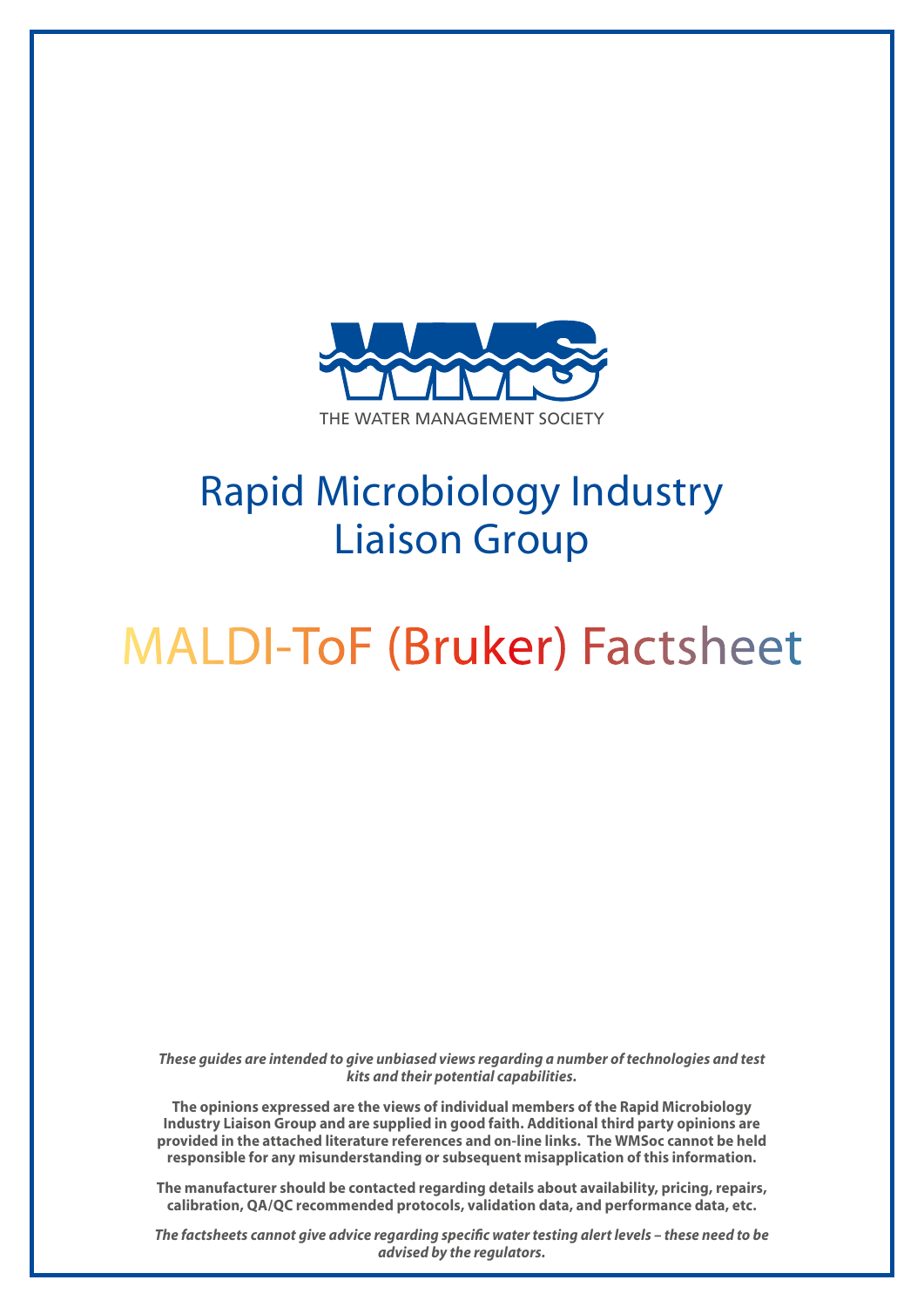

### Rapid Microbiology Industry Liaison Group **THE MANAGEMENT SOCIETY** MALDI-ToF (Bruker) Factsheet

## MALDI-ToF (Bruker) SUMMARY TABLE

- The Bruker MALDI Biotyper (MBT) method is designed to rapidly confirm (meaning to confirm the preliminary presumptive result of an alternative or a reference method) and identify (meaning to determine the identity of an analyte) i.e. it is used to confirm the identity of microorganisms grown by traditional culture.
- An advantage of MALDI-ToF is faster confirmation of organisms (reducing overall testing time).
- Increased specificity and sensitivity compared to traditional confirmation methods.
- Requires culture to provide organisms to test.

The information below is based on Bruker which is one of the manufacturers who have developed such systems for the identification of organisms.

| Method                                                                                | Matrix-assisted laser desorption / ionisation time of flight (MALDI-TOF) Biotyper      |
|---------------------------------------------------------------------------------------|----------------------------------------------------------------------------------------|
| Bacteria detected                                                                     | Very wide range of relevant bacteria (e.g. Legionella, Pseudomonas, Mycobacteria etc.) |
| Pre-concentration as per ISO 11731                                                    | N/A                                                                                    |
| Algorithm to convert results to CFU                                                   | N/A                                                                                    |
| Can differentiate between live and dead cells                                         | Requires cultured cells, therefore live by default                                     |
| Will detect viable but non-cultureable (VBNC)<br>bacteria                             | Required cultured cells, therefore not VBNC                                            |
| Interference from biocides                                                            | N/A                                                                                    |
| Use with complex water samples e.g. from<br>cooling towers                            | N/A                                                                                    |
| Laboratory or field                                                                   | Laboratory or Research and Development test method only                                |
| Are results comparable to current plate counts?                                       | N/A                                                                                    |
| Would current plate technique still be<br>required?                                   | Yes - to grow bacteria for testing by MALDI-ToF                                        |
| False positive<br>False negative                                                      | Check with individual contract laboratory                                              |
| Could rapid test give a positive result whilst<br>culture test gives negative result? | N/A                                                                                    |

Suitable verification data should be supplied by any laboratories undertaking the testing (or UKAS accreditation). All tests should have positive and negative control data available - irrespective of whether laboratory or field-based. N.B. Not all methods are suitable for field-based testing.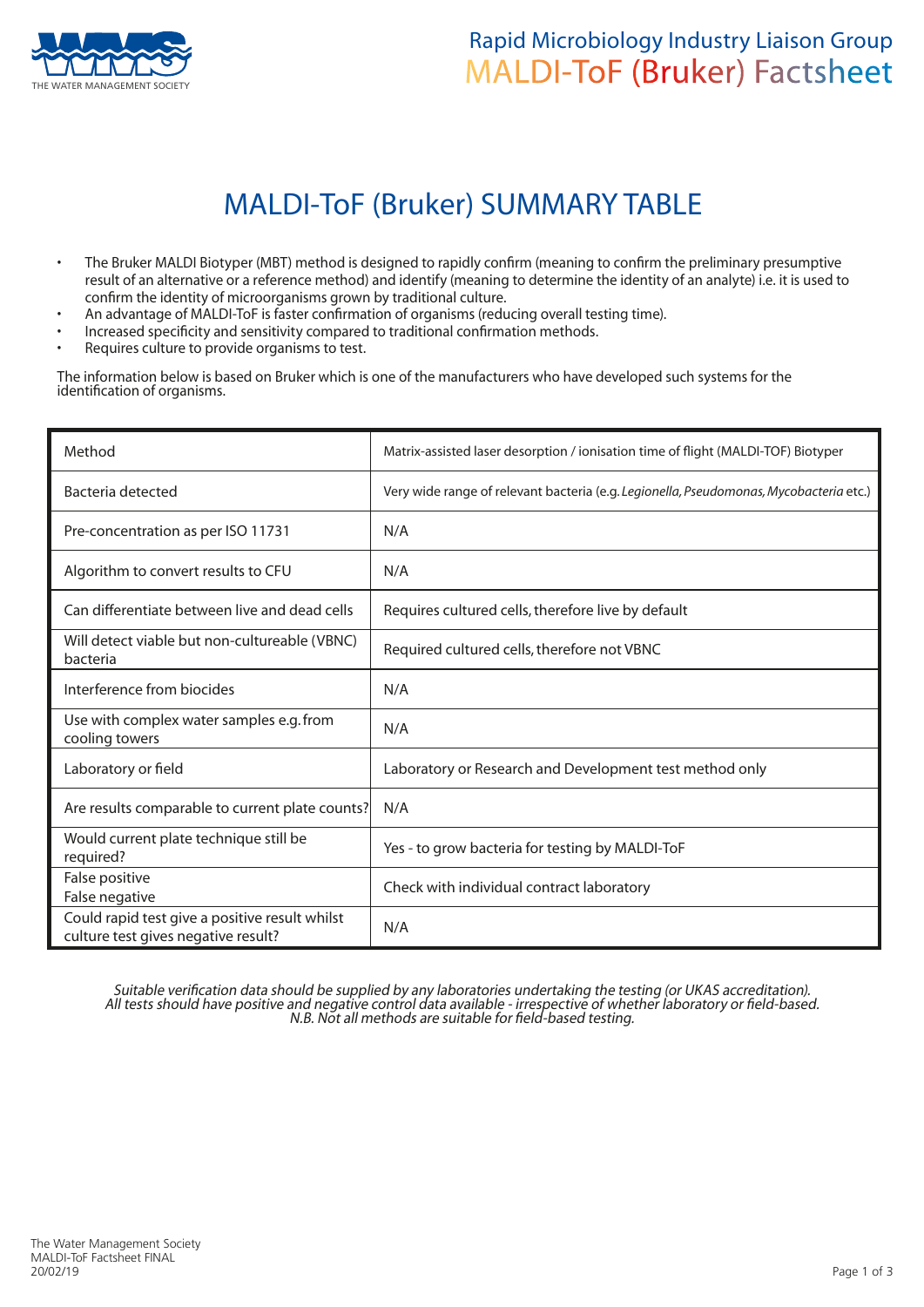| 1.    | <b>General</b>                                                               |                                                                                                                                                                                                                                                                                                                                                                                                                                                                                                                                                                                                                                                                                                                                                                                                                                              |  |
|-------|------------------------------------------------------------------------------|----------------------------------------------------------------------------------------------------------------------------------------------------------------------------------------------------------------------------------------------------------------------------------------------------------------------------------------------------------------------------------------------------------------------------------------------------------------------------------------------------------------------------------------------------------------------------------------------------------------------------------------------------------------------------------------------------------------------------------------------------------------------------------------------------------------------------------------------|--|
| i.    | Name of Test:                                                                | <b>MALDI Biotyper (MBT)</b>                                                                                                                                                                                                                                                                                                                                                                                                                                                                                                                                                                                                                                                                                                                                                                                                                  |  |
| ii.   | Scientific principles / basis for test:                                      | <b>Mass spectrometry</b>                                                                                                                                                                                                                                                                                                                                                                                                                                                                                                                                                                                                                                                                                                                                                                                                                     |  |
| iii.  | Sensitivity:<br>Specificity:<br>Limit of detection:                          | Not applicable.<br>The MBT reference library is updated annually and includes information<br>related to taxonomy and matching-hints.<br>The MBT system requires 10 <sup>5</sup> organisms to be spotted on to the target<br>plate                                                                                                                                                                                                                                                                                                                                                                                                                                                                                                                                                                                                            |  |
| İV.   | Scientific publication references:                                           | Moliner C, et al., (2010). Rapid identification of Legionella species by mass<br>spectrometry. J Med Microbiol. 59:273-284<br>He Y, et al., YW (2011). Matrix-assisted laser desorption ionization time-<br>of-flight mass spectrometry and database for identification of Legionella<br>species. Can J Microbiol. 57:533-538<br>Dilger, T et al., (2016) Rapid and reliable identification of waterborne<br>Legionella species by MALDI-TOF mass spectrometry. Journal of<br>Microbioogical Methods. 127: 154-9<br>Bastin B et al., (2018). Confirmation and Identification of Salmonella spp.,<br><b>Cronobacter spp., and Other Gram-Negative Organisms by the Bruker</b><br>MALDI Biotyper Method: Collaborative Study, First Action 2017.09 .J AOAC<br>Int.1;101(5):1593-1609<br><b>Please contact Bruker for additional references</b> |  |
| V.    | Patents:                                                                     | <b>Yes</b>                                                                                                                                                                                                                                                                                                                                                                                                                                                                                                                                                                                                                                                                                                                                                                                                                                   |  |
| vi.   | Countries sold into:                                                         | Worldwide                                                                                                                                                                                                                                                                                                                                                                                                                                                                                                                                                                                                                                                                                                                                                                                                                                    |  |
| vii.  | Manufacturer:<br>Supplier:                                                   | <b>Bruker Daltonics</b>                                                                                                                                                                                                                                                                                                                                                                                                                                                                                                                                                                                                                                                                                                                                                                                                                      |  |
| viii. | Commercially available:                                                      | <b>Yes</b>                                                                                                                                                                                                                                                                                                                                                                                                                                                                                                                                                                                                                                                                                                                                                                                                                                   |  |
| ix.   | Micro-organism species detected:                                             | Wide variety (see restrictions above in (iii))                                                                                                                                                                                                                                                                                                                                                                                                                                                                                                                                                                                                                                                                                                                                                                                               |  |
| х.    | Lab based:<br>Field based:                                                   | Yes<br><b>No</b>                                                                                                                                                                                                                                                                                                                                                                                                                                                                                                                                                                                                                                                                                                                                                                                                                             |  |
| xi.   | Can the test be used to determine<br>operational control?<br>Trend analysis? | In conjunction with traditional culture                                                                                                                                                                                                                                                                                                                                                                                                                                                                                                                                                                                                                                                                                                                                                                                                      |  |
| xii.  | Independent end-user data:                                                   | <b>Yes</b>                                                                                                                                                                                                                                                                                                                                                                                                                                                                                                                                                                                                                                                                                                                                                                                                                                   |  |
| xiii. | Method validated by third party:                                             | Data available from individual users                                                                                                                                                                                                                                                                                                                                                                                                                                                                                                                                                                                                                                                                                                                                                                                                         |  |

| 2.   | <b>Application details</b>                                                     |                                                                                     |
|------|--------------------------------------------------------------------------------|-------------------------------------------------------------------------------------|
| i.   | Sample quality required:                                                       | Can be used with complex matrices but with culture method caveats                   |
| ii.  | What sample preparation<br>on-site is required:                                | Samples do not require any additional treatment prior to transport to<br>laboratory |
| iii. | Does the sample need to be tested<br>within a prescribed time scale (courier)? | As per BS 7592 for Legionella                                                       |
| iv.  | Sample bottle type:<br>Sample volume required:                                 | As per BS 7592 for Legionella                                                       |